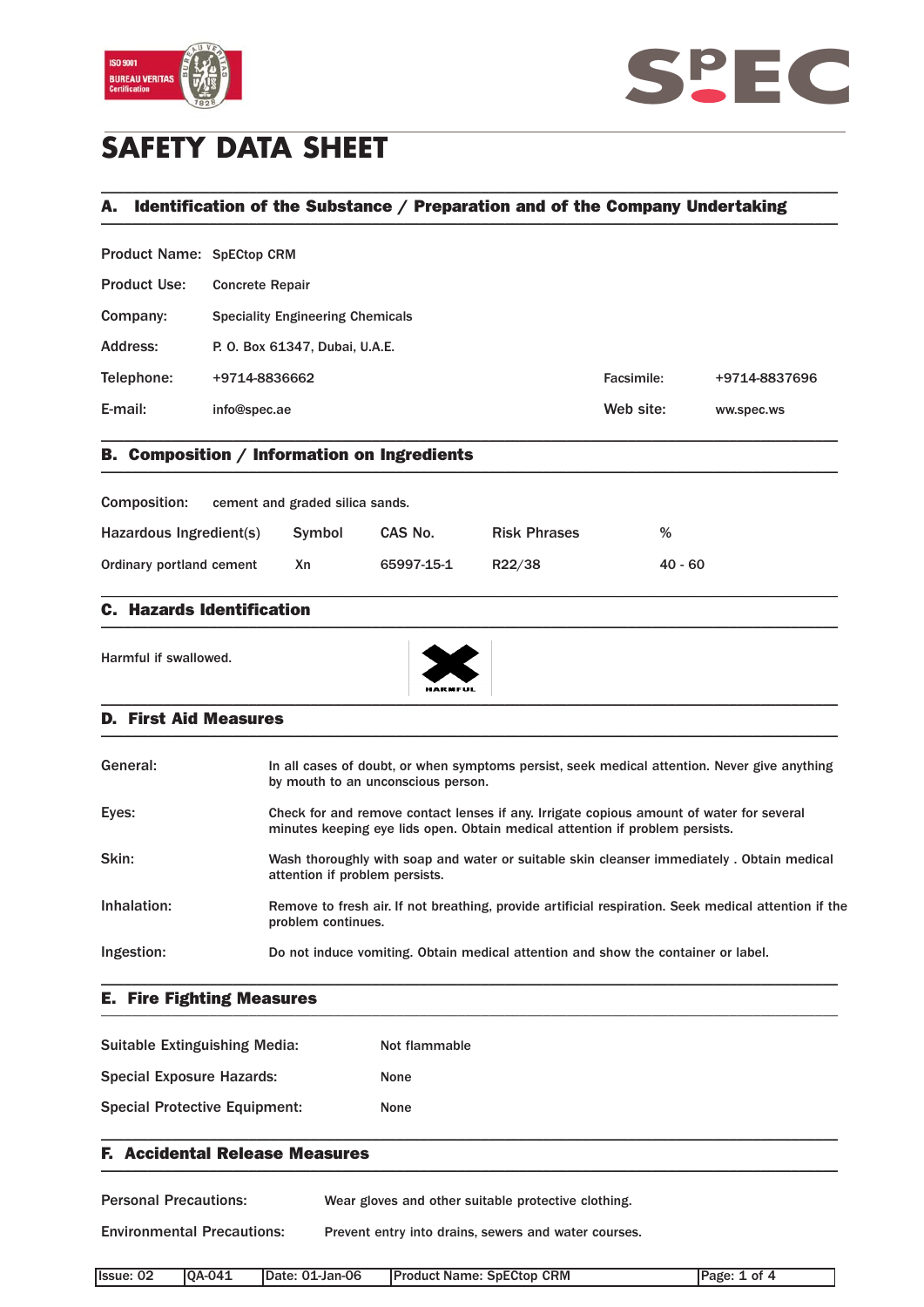Decontamination Procedures: Gather into containers. Avoid the formation of dust in atmosphere. Residues may be flushed to drain with large volume of water.

### G. Handling and Storage \_\_\_\_\_\_\_\_\_\_\_\_\_\_\_\_\_\_\_\_\_\_\_\_\_\_\_\_\_\_\_\_\_\_\_\_\_\_\_\_\_\_\_\_\_\_\_\_\_\_\_\_\_\_\_\_\_\_\_\_\_\_\_\_\_\_\_\_\_\_\_\_\_\_\_\_\_\_\_\_\_\_\_\_\_\_\_\_\_\_\_\_\_\_\_

| Handling:        | Avoid creating dust. Use eye/face protection. Ensure adequate ventilation. |
|------------------|----------------------------------------------------------------------------|
| Storage:         | Store in cool dry and cool area.                                           |
| Decontamination: | Gather into containers. Avoid formation of dust in atmosphere.             |

\_\_\_\_\_\_\_\_\_\_\_\_\_\_\_\_\_\_\_\_\_\_\_\_\_\_\_\_\_\_\_\_\_\_\_\_\_\_\_\_\_\_\_\_\_\_\_\_\_\_\_\_\_\_\_\_\_\_\_\_\_\_\_\_\_\_\_\_\_\_\_\_\_\_\_\_\_\_\_\_\_\_\_\_\_\_\_\_\_\_\_\_\_\_\_

\_\_\_\_\_\_\_\_\_\_\_\_\_\_\_\_\_\_\_\_\_\_\_\_\_\_\_\_\_\_\_\_\_\_\_\_\_\_\_\_\_\_\_\_\_\_\_\_\_\_\_\_\_\_\_\_\_\_\_\_\_\_\_\_\_\_\_\_\_\_\_\_\_\_\_\_\_\_\_\_\_\_\_\_\_\_\_\_\_\_\_\_\_\_\_

### H. Exposure Controls / Personal Protection \_\_\_\_\_\_\_\_\_\_\_\_\_\_\_\_\_\_\_\_\_\_\_\_\_\_\_\_\_\_\_\_\_\_\_\_\_\_\_\_\_\_\_\_\_\_\_\_\_\_\_\_\_\_\_\_\_\_\_\_\_\_\_\_\_\_\_\_\_\_\_\_\_\_\_\_\_\_\_\_\_\_\_\_\_\_\_\_\_\_\_\_\_\_\_

| Occupational Exposure Limits : None assigned                       |                                                                |                                    |                                                                                                                                                           |
|--------------------------------------------------------------------|----------------------------------------------------------------|------------------------------------|-----------------------------------------------------------------------------------------------------------------------------------------------------------|
| <b>Substance</b>                                                   | 8 Hour TWA                                                     | <b>STEL</b>                        | Source/Other Information                                                                                                                                  |
| Silica amorphous:<br>total inhalable dust<br>respirable dust       | 5 mgm $^{-3}$<br>3 mgm $^{-3}$                                 |                                    | <b>EH 40</b>                                                                                                                                              |
| <b>Portland cement:</b><br>total inhalable dust<br>respirable dust | $10 \text{ mgm}$ <sup>-3</sup><br>$5 \text{ mgm}$ <sup>3</sup> |                                    | <b>EH 40</b>                                                                                                                                              |
| <b>Engineering Control Measures:</b>                               |                                                                | protective equipment must be used. | Atmospheric levels of dust must be maintained within the Occupational Exposure<br>Standard. Where mechanical methods are inadequate, appropriate personal |

Personal Protective Equipment: Impervious gloves (eg PVC). Goggles. Approved dust mask.

### I. Physical and Chemical Properties \_\_\_\_\_\_\_\_\_\_\_\_\_\_\_\_\_\_\_\_\_\_\_\_\_\_\_\_\_\_\_\_\_\_\_\_\_\_\_\_\_\_\_\_\_\_\_\_\_\_\_\_\_\_\_\_\_\_\_\_\_\_\_\_\_\_\_\_\_\_\_\_\_\_\_\_\_\_\_\_\_\_\_\_\_\_\_\_\_\_\_\_\_\_\_

| <b>Physical State:</b>  | Solid-Powder             |
|-------------------------|--------------------------|
| Colour:                 | Grey                     |
| Odour:                  | $\overline{\phantom{a}}$ |
| Flash Point °C:         | $\overline{\phantom{a}}$ |
| <b>SG/Bulk Density:</b> | 1950 $kg/m^3$            |
| Solubility:             | Insoluble                |
|                         |                          |

\_\_\_\_\_\_\_\_\_\_\_\_\_\_\_\_\_\_\_\_\_\_\_\_\_\_\_\_\_\_\_\_\_\_\_\_\_\_\_\_\_\_\_\_\_\_\_\_\_\_\_\_\_\_\_\_\_\_\_\_\_\_\_\_\_\_\_\_\_\_\_\_\_\_\_\_\_\_\_\_\_\_\_\_\_\_\_\_\_\_\_\_\_\_\_

#### J. Stability and Reactivity  $\blacksquare$

| Stability:                        | Stable under recommended conditions.       |
|-----------------------------------|--------------------------------------------|
| Conditions to avoid:              | Exposure to air. Contamination with water. |
| Materials to avoid:               | None.                                      |
| Hazardous decomposition products: | None.                                      |
|                                   |                                            |

### K. Toxicological Information \_\_\_\_\_\_\_\_\_\_\_\_\_\_\_\_\_\_\_\_\_\_\_\_\_\_\_\_\_\_\_\_\_\_\_\_\_\_\_\_\_\_\_\_\_\_\_\_\_\_\_\_\_\_\_\_\_\_\_\_\_\_\_\_\_\_\_\_\_\_\_\_\_\_\_\_\_\_\_\_\_\_\_\_\_\_\_\_\_\_\_\_\_\_\_

Cement, cementitious grouts and mortars are known to cause both irritant and allergic contact dermatitis. Causes burns when wet.

Harmful by inhalation and if swallowed.

| llssue: 02 | <b>IOA-041</b> | IDate: 01-Jan-06 | <b>IProduct Name: SpECtop CRM</b> | Page: 2 of 4 |
|------------|----------------|------------------|-----------------------------------|--------------|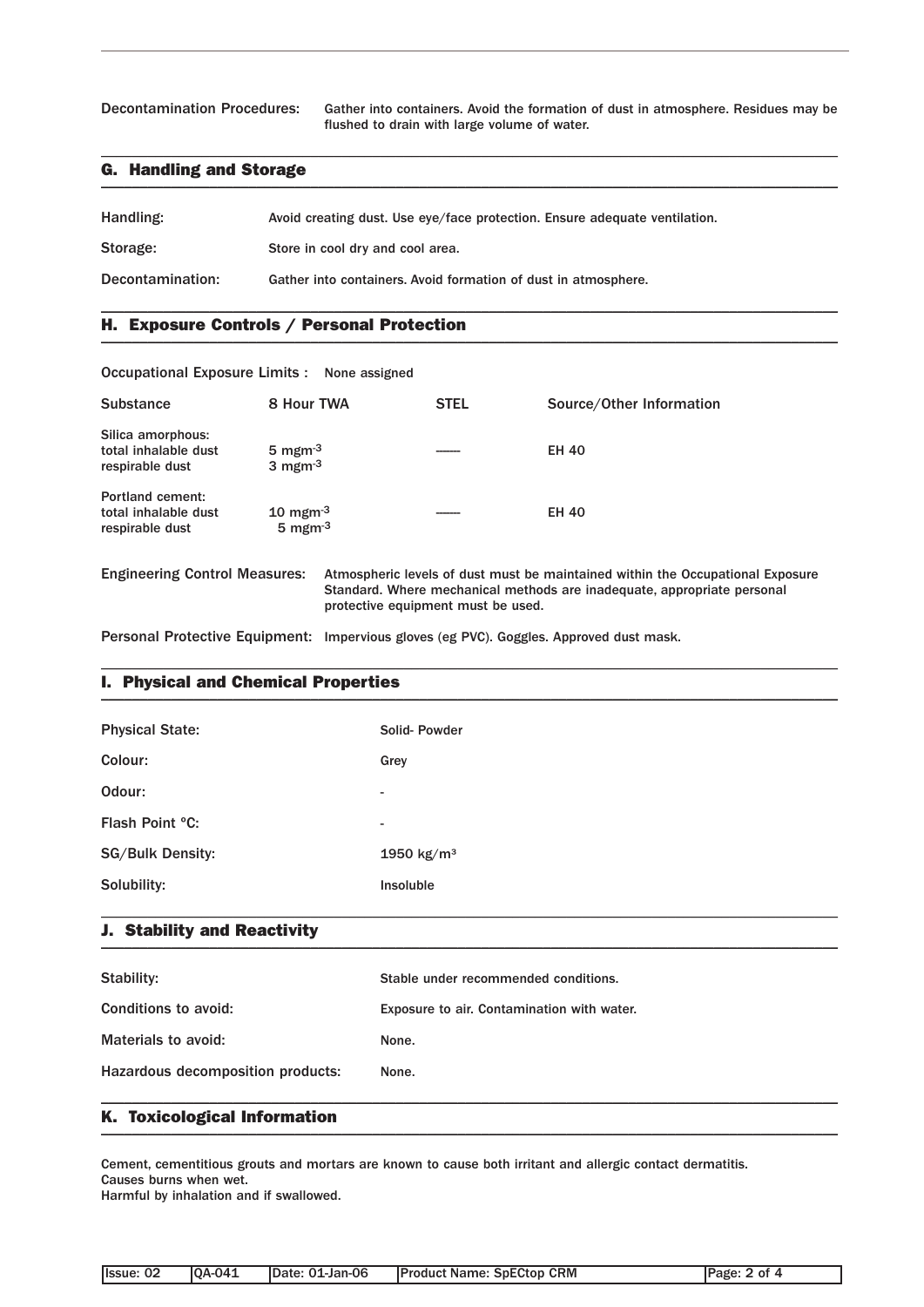#### L. Ecological Information \_\_\_\_\_\_\_\_\_\_\_\_\_\_\_\_\_\_\_\_\_\_\_\_\_\_\_\_\_\_\_\_\_\_\_\_\_\_\_\_\_\_\_\_\_\_\_\_\_\_\_\_\_\_\_\_\_\_\_\_\_\_\_\_\_\_\_\_\_\_\_\_\_\_\_\_\_\_\_\_\_\_\_\_\_\_\_\_\_\_\_\_\_\_\_

When used and disposed as intended, no adverse environmental effects are foreseen. Expected to be not readily biodegradable. Bio-accumulative potential and ecotoxicity are not determined.

\_\_\_\_\_\_\_\_\_\_\_\_\_\_\_\_\_\_\_\_\_\_\_\_\_\_\_\_\_\_\_\_\_\_\_\_\_\_\_\_\_\_\_\_\_\_\_\_\_\_\_\_\_\_\_\_\_\_\_\_\_\_\_\_\_\_\_\_\_\_\_\_\_\_\_\_\_\_\_\_\_\_\_\_\_\_\_\_\_\_\_\_\_\_\_

\_\_\_\_\_\_\_\_\_\_\_\_\_\_\_\_\_\_\_\_\_\_\_\_\_\_\_\_\_\_\_\_\_\_\_\_\_\_\_\_\_\_\_\_\_\_\_\_\_\_\_\_\_\_\_\_\_\_\_\_\_\_\_\_\_\_\_\_\_\_\_\_\_\_\_\_\_\_\_\_\_\_\_\_\_\_\_\_\_\_\_\_\_\_\_

\_\_\_\_\_\_\_\_\_\_\_\_\_\_\_\_\_\_\_\_\_\_\_\_\_\_\_\_\_\_\_\_\_\_\_\_\_\_\_\_\_\_\_\_\_\_\_\_\_\_\_\_\_\_\_\_\_\_\_\_\_\_\_\_\_\_\_\_\_\_\_\_\_\_\_\_\_\_\_\_\_\_\_\_\_\_\_\_\_\_\_\_\_\_\_

#### M. Disposal Considerations \_\_\_\_\_\_\_\_\_\_\_\_\_\_\_\_\_\_\_\_\_\_\_\_\_\_\_\_\_\_\_\_\_\_\_\_\_\_\_\_\_\_\_\_\_\_\_\_\_\_\_\_\_\_\_\_\_\_\_\_\_\_\_\_\_\_\_\_\_\_\_\_\_\_\_\_\_\_\_\_\_\_\_\_\_\_\_\_\_\_\_\_\_\_\_

Disposal must be in accordance with local and national legislation.

Do not allow to enter into drains or watercourses. Material and container must be disposed as hazardous waste.

### N. Transport Information \_\_\_\_\_\_\_\_\_\_\_\_\_\_\_\_\_\_\_\_\_\_\_\_\_\_\_\_\_\_\_\_\_\_\_\_\_\_\_\_\_\_\_\_\_\_\_\_\_\_\_\_\_\_\_\_\_\_\_\_\_\_\_\_\_\_\_\_\_\_\_\_\_\_\_\_\_\_\_\_\_\_\_\_\_\_\_\_\_\_\_\_\_\_\_

| <b>Proper Shipping name:</b>  | Cement powder            |                                            |    |
|-------------------------------|--------------------------|--------------------------------------------|----|
| <b>UN Number:</b>             |                          | Not classified as hazardous for transport. |    |
| Class:                        |                          |                                            |    |
| Subsidiary risk:              | $\overline{\phantom{a}}$ |                                            |    |
| Packaging group:              | $\overline{\phantom{0}}$ |                                            |    |
| Label:                        | ۰.                       |                                            |    |
| <b>Additional information</b> |                          |                                            |    |
| <b>ADR-HIN:</b>               | $\overline{\phantom{0}}$ |                                            |    |
| <b>IMDG-EMS:</b>              | -                        | <b>Marine Pollutant:</b>                   | No |
| IMO:                          |                          |                                            |    |

\_\_\_\_\_\_\_\_\_\_\_\_\_\_\_\_\_\_\_\_\_\_\_\_\_\_\_\_\_\_\_\_\_\_\_\_\_\_\_\_\_\_\_\_\_\_\_\_\_\_\_\_\_\_\_\_\_\_\_\_\_\_\_\_\_\_\_\_\_\_\_\_\_\_\_\_\_\_\_\_\_\_\_\_\_\_\_\_\_\_\_\_\_\_\_

### O. Regulatory Information \_\_\_\_\_\_\_\_\_\_\_\_\_\_\_\_\_\_\_\_\_\_\_\_\_\_\_\_\_\_\_\_\_\_\_\_\_\_\_\_\_\_\_\_\_\_\_\_\_\_\_\_\_\_\_\_\_\_\_\_\_\_\_\_\_\_\_\_\_\_\_\_\_\_\_\_\_\_\_\_\_\_\_\_\_\_\_\_\_\_\_\_\_\_\_

| <b>EU Regulations:</b>        | The product is labeled as follows, in accordance with local regulations.                                                                                                                                                                                                                             |
|-------------------------------|------------------------------------------------------------------------------------------------------------------------------------------------------------------------------------------------------------------------------------------------------------------------------------------------------|
| Hazard Symbol(s):             | Xn                                                                                                                                                                                                                                                                                                   |
| Contains:                     | <b>OPC</b>                                                                                                                                                                                                                                                                                           |
| <b>Risk Phrases:</b>          | R22 - Harmful if swallowed.<br>R38 - Irritating to skin.                                                                                                                                                                                                                                             |
| <b>Safety Phrases:</b>        | S36 - Wear suitable protective clothing.<br>S39 - Wear eye/face protection.                                                                                                                                                                                                                          |
| <b>EC Directives:</b>         | Dangerous Substances Directive, 67/548/EEC and adaptations.<br>Dangerous Preparation Directive, 88/379/EEC.<br>Safety Data Sheets Directive, 91/155/EEC.                                                                                                                                             |
| <b>Statutory Instruments:</b> | Chemicals (Hazard Information and Packaging) Regs. 1993 (SI 1746).<br>Control of Substances Hazardous to Health Regs. 1988 (SI 1657).<br>Health and Safety at Work, etc. Act 1974.<br>Environmental Protection Act 1990.<br>Highly Flammable Liquids & Liquefied Petroleum Gases Regs. 1972 (SI 917) |
| <b>Codes of Practice:</b>     | Waste Management. The Duty of Care.<br>Operational Provisions of the Road Traffic (Carriage of Dangerous Substances in<br>packagesetc.) Regs. 1986(COP17)                                                                                                                                            |
| <b>Guidance Notes:</b>        | Occupational skin diseases: health and safety precautions (EH 26).<br>Storage of packaged dangerous substances [HS(G)71].<br>The storage of highly flammable liquids (CS 2).                                                                                                                         |

The above publications are available from HMSO.

| Issue: 02 | $[OA-041]$ | Date: 01-Jan-06 | <b>Product Name: SpECtop CRM</b> | Page: 3 of 4 |
|-----------|------------|-----------------|----------------------------------|--------------|
|           |            |                 |                                  |              |